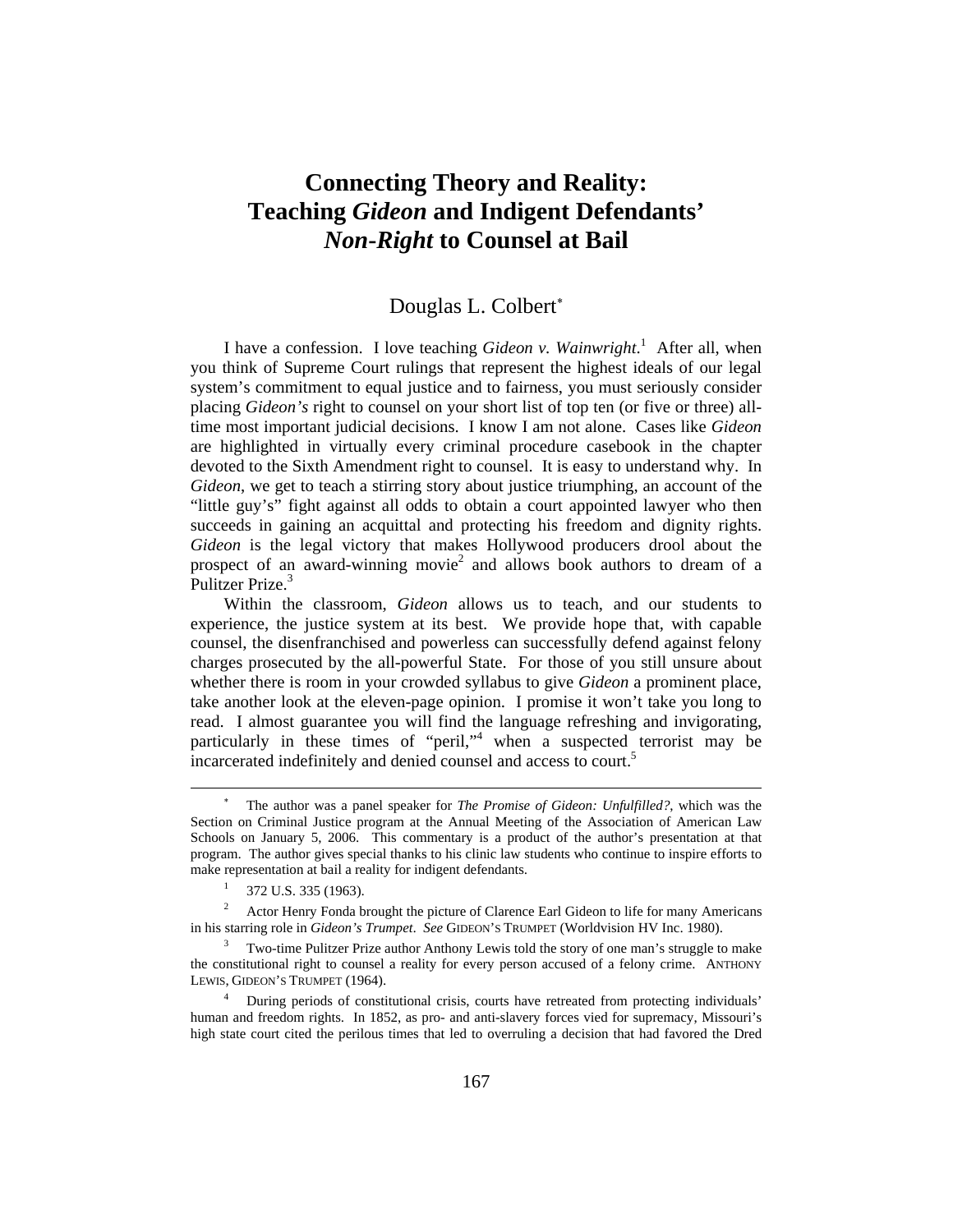Criminal procedure casebook authors showcase *Gideon* and usually include a second Supreme Court decision decided nine years later, *Argersinger v. Hamlin*, 6 an attractive and logical choice for continuing the teaching of the Sixth Amendment. Describing the "assembly line justice"<sup>7</sup> system in states' lower criminal courts, *Argersinger* extended *Gideon's* constitutional guarantee to counsel's representation in petty misdemeanor offenses where a defendant receives a jail sentence. Referring to the "scant regard" these overworked misdemeanor courts are able to devote to most defendants' cases, the Justices observed that "the gap between the theory [of individualized justice] and the reality is enormous."<sup>8</sup> In these lower courts, people are given "[i]nadequate attention" and are seen as "numbers on dockets, faceless ones to be processed and sent on their way."<sup>9</sup> Defense counsel is necessary, concluded the Court, to protect an accused's pretrial and trial rights.

Here again law professors may find that including *Argersinger* in the assigned material for class discussion aids students' understanding of the high volume, misdemeanor criminal justice system, while also promoting a positive image for how the judiciary responded to the right to counsel deficiency in states' indigent defense systems. Concurring Chief Justice Warren Burger, for instance, appealed to lawyers' high ideals and interest in promoting access to justice when he referred to the American Bar Association's sweeping recommendation that counsel should be appointed "in *all* criminal proceedings for offenses punishable by loss of

6 407 U.S. 25 (1972).

9  *Id.*

 $\overline{a}$ 

Scott family's suit for freedom. "Times now are not as they were when the former decisions [granting emancipation] . . . were made. Since then not only individuals but States have been possessed with a dark and fell spirit in relation to slavery . . . whose inevitable consequences must be the overthrow and destruction of our government." Scott v. Emerson, 15 Mo. 576, 586 (1852). Rejecting Dred Scott's federal claim, the United States Supreme Court referred to slavery's "controversies . . . [that] have occasioned most peril to the peace of the Union.…" Scott v. Sandford, 60 U.S. 393, 516 (1856).

<sup>5</sup>  *See* Hamdi v. Rumsfeld, 542 U.S. 507 (2004) (holding that indefinite detention and denial of access to counsel and to judicial tribunal of U.S. citizen captured on foreign soil and deemed an enemy combatant is not unconstitutional *per se*). *But cf.* Hamdi v. Rumsfeld, 126 S. Ct. 2749 (2006) (holding that a defendant is entitled to federal habeas corpus hearing to challenge denial of due process guarantees provided by military and international law).

<sup>7</sup>  *Id*. at 36. (where the Supreme Court referred to "the prejudice which results to misdemeanor defendants from this 'assembly-line justice.'") The Court described the "picture" of the usual misdemeanor trial that "is characterized by insufficient and frequently irresponsible preparation on the part of the defense, the prosecution, and the court. Everything is rush, rush." *Id*. at 35 (citing William E. Hellerstein, *The Importance of the Misdemeanor Case on Trial and Appeal*, 28 LEGAL AID BRIEFCASE 151, 152 (1970)). *See infra* notes 11–13.

<sup>&</sup>lt;sup>8</sup> *Id.* at 35 (citing Dean Edward Barrett and a report by the President's Commission on Law Enforcement and Administration of Justice).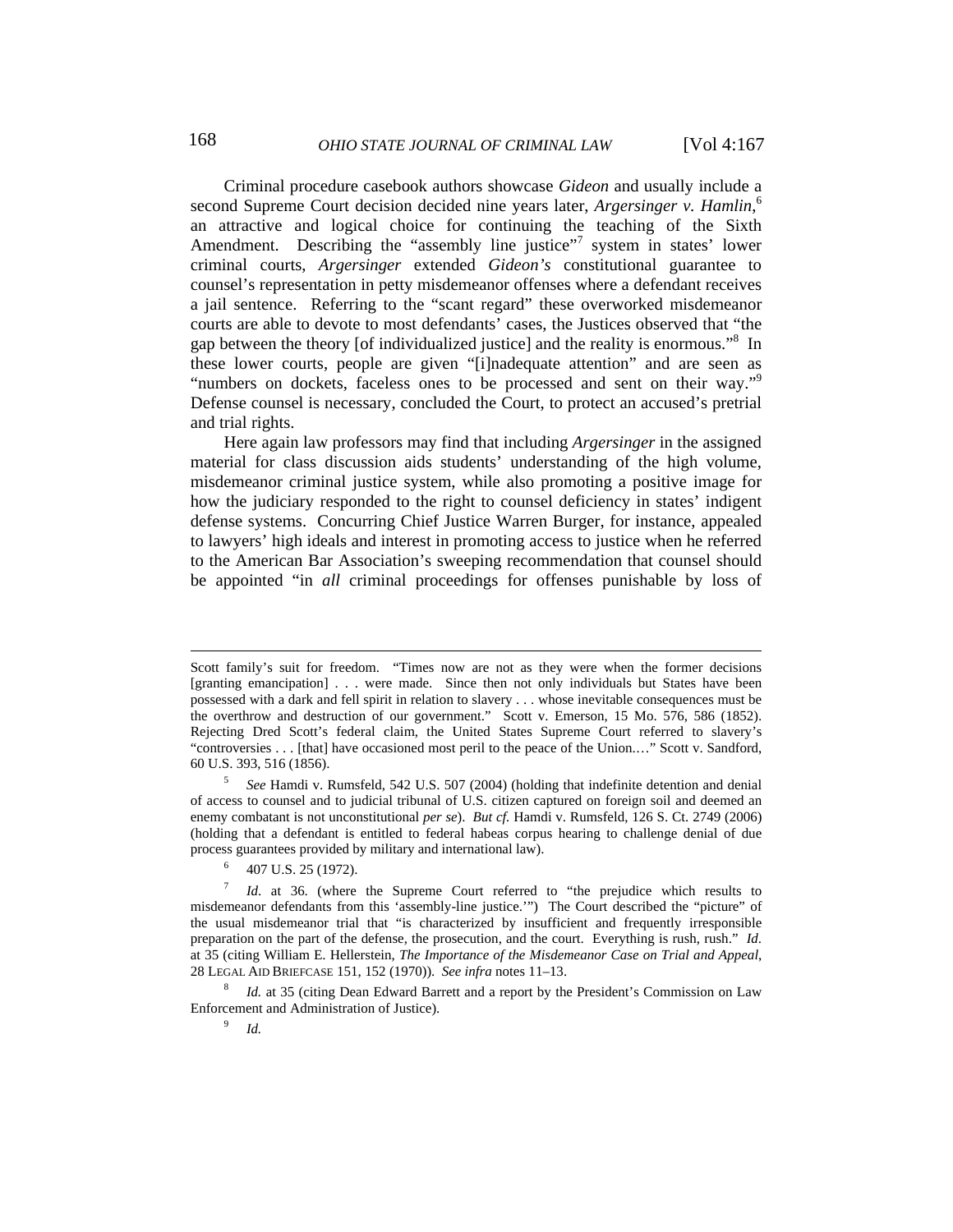liberty."<sup>10</sup> Acknowledging that counsel's presence at every stage "may well add large new burdens on a profession already overtaxed," the Chief Justice optimistically predicted the "dynamics of the profession" would meet the challenge. $^{11}$ 

Has the profession responded adequately to Chief Justice Burger's challenge since *Argersinger* was decided? Should indigent defendants, who comprise most of the people prosecuted in state court, now expect a lawyer's advocacy "at all criminal proceedings," beginning with the initial bail or pretrial release appearance? Or is the reality of *Argersinger's* right to counsel applicable to representation at a considerably later stage in state misdemeanor proceedings, such as when an incarcerated defendant is considering whether to accept a plea, or at trial itself? $12$  And what has happened to "assembly line justice" in our nation's lower criminal courts?"

Criminal procedure textbooks $13$  shed minimal light on these important questions. More than thirty five years after *Gideon* and *Argersinger* brought the public spotlight on states' failure to guarantee counsel at trial, it is the rare text that tells about the national saga in which most indigent defendants trek through state

<sup>11</sup> *Id.* at 44.

<sup>12</sup> In *Argersinger*, the Supreme Court focused on "the guilty plea, a problem which looms large in misdemeanor as well as in felony cases." 407 U.S. 25, 34 (1972). The Court described counsel's critical role in counseling indigents whether to go to trial or negotiate a guilty plea so that the defendant "may know precisely what he is doing, so that he is fully aware of the prospect of going to jail or prison.…" *Id.*

<sup>&</sup>lt;sup>10</sup> *Id.* at 43 (emphasis added) (where the ABA Project on Standards for Criminal Justice concluded that "[c]ounsel should be provided in all criminal proceedings for offenses punishable by loss of liberty, except those types of offenses for which such punishment is not likely to be imposed, regardless of their denomination as felonies, misdemeanors or otherwise.")

<sup>&</sup>lt;sup>13</sup> For this article, I wanted to focus on the most frequently assigned casebooks, but publishers were reluctant to reveal the "best-sellers." Consequently, I reviewed fourteen casebooks and one hornbook that I received from publishing companies: RONALD JAY ALLEN ET AL., COMPREHENSIVE CRIMINAL PROCEDURE (2d ed. 2005); NEIL P. COHEN & DONALD J. HALL, CRIMINAL PROCEDURE: THE POST-INVESTIGATIVE PROCESS, CASES AND MATERIALS (2d ed. 2000); JOSEPH G. COOK & PAUL MARCUS, CRIMINAL PROCEDURE (6th ed. 2005); JOSHUA DRESSLER & GEORGE C. THOMAS III, CRIMINAL PROCEDURE: PRINCIPLES, POLICIES AND PERSPECTIVES (2d ed. 2003); PHILIP E. JOHNSON & MORGAN CLOUD, CONSTITUTIONAL CRIMINAL PROCEDURE: FROM INVESTIGATION TO TRIAL (4th ed. 2005); YALE KAMISAR ET AL., MODERN CRIMINAL PROCEDURE: CASES—COMMENTS—QUESTIONS (11th ed. 2005); WAYNE R. LAFAVE ET AL., CRIMINAL PROCEDURE (4th ed. 2004) (hornbook); ARNOLD H. LOEWY, CRIMINAL PROCEDURE: CASES, MATERIALS AND QUESTIONS (2d ed. 2006); ARTHUR R. MILLER & CHARLES A. WRIGHT, CRIMINAL PROCEDURES: CASES, STATUTES AND EXECUTIVE MATERIALS (2d ed. 2003); MYRON MOSKOVITZ, CASES AND PROBLEMS IN CRIMINAL PROCEDURE: THE COURTROOM (4th ed. 2004); STEPHEN A. SALTZBURG & DANIEL J. CAPRA, AMERICAN CRIMINAL PROCEDURE: CASES AND COMMENTARY (7th ed. 2004); ANDREW E. TASLITZ & MARGARET L. PARIS, CONSTITUTIONAL CRIMINAL PROCEDURE (2d ed. 2003); RUSSELL L. WEAVER ET AL., CRIMINAL PROCEDURE: CASES, PROBLEMS AND EXERCISES (2d ed. 2004); LLOYD L. WEINREB, CASES, COMMENT, QUESTIONS (7th ed. 2004); and CHARLES H. WHITEBREAD & CHRISTOPHER SLOBOGIN, CRIMINAL PROCEDURE: AN ANALYSIS OF CASES AND CONCEPTS (4th ed. 2000).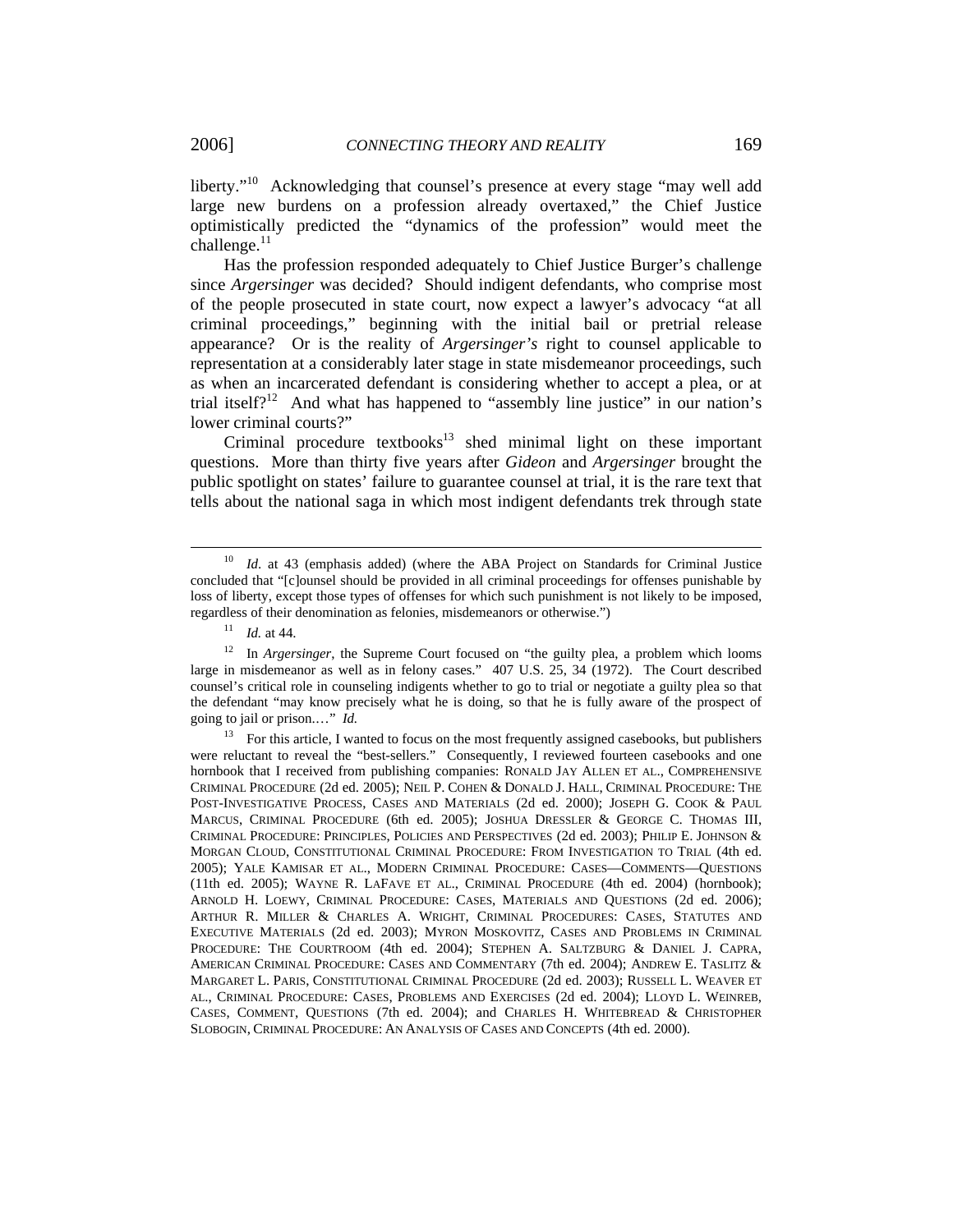court pretrial systems where they must defend themselves at the bail stage<sup>14</sup> and where they often do not meet their assigned counsel until the next court appearance.<sup>15</sup> While some texts distinguish themselves for suggesting to law students that today's indigent defendants may be without counsel at bail hearings,  $16$ none examine whether *Argersinger's* description of "assembly-line justice" still holds true in the lower criminal courts.<sup>17</sup> This oversight obfuscates the crucial importance of a defender at the beginning stages of a criminal prosecution when counsel's presence is "most critical"18 for protecting individual liberty, conducting

17 Some texts do not include *Argersinger*, either as an excerpted court opinion or for extensive discussion in the notes section. *See, e.g*., COHEN & HALL, *supra* note 13; LOEWY, *supra* note 13; MOSKOVITZ, *supra* note 13; TASLITZ & PARIS, *supra* note 13; JOHNSON & CLOUD, *supra* note 13; WEINREB, *supra* note 13. Of the authors who devoted space for *Argersinger* in their casebook, each chose to omit the Supreme Court's designation and extensive description of "assembly line justice" in lower state courts where most defendants are prosecuted and where virtually everyone appears. Eliminating the "assembly line justice" language deprives students of exploring how a justice system functions without lawyers, and of appreciating assigned counsel's limited role and often belated appearance at criminal proceedings. *See supra* notes 6–12 and accompanying text.

Powell v. Alabama, 287 U.S. 45, 57 (1932) (holding that a capital defendant's due process right to counsel commences at "the most critical period of the proceedings . . . from the time of . . . arraignment until the beginning of . . . trial, when consultation, thorough-going investigation and preparation [are] vitally important").

<sup>&</sup>lt;sup>14</sup> The following examples illustrate casebook authors' tendency to avoid mention that *Gideon*'s guarantee of counsel does not translate to a lawyer's advocacy at indigent defendants' initial appearance or bail hearing: DRESSLER & THOMAS, *supra* note 13; JOHNSON & CLOUD, *supra* note 13; LOEWY, *supra* note 13; MILLER & WRIGHT, *supra* note 13; MOSKOVITZ, *supra* note 13; SALTZBURG & CAPRA, *supra* note 13; WEAVER ET AL., *supra* note 13; TASLITZ & PARIS, *supra* note 13; and WEINREB, *supra* note 13.

<sup>&</sup>lt;sup>15</sup> Only eight states uniformly provide a lawyer to an indigent defendant at the initial appearance and bail stage. Douglas L. Colbert, *Thirty-Five Years After Gideon: The Illusory Right to Counsel at Bail Proceedings*, 1998 U. ILL. L. REV. 1, 8–10 [hereinafter Colbert, *Thirty-Five Years*]. In eighteen states, a poor person is systematically denied counsel statewide; twenty-four states ensure counsel only in one or two jurisdictions. Counsel's delay may range from days to weeks to as long as two to four months. *Id*. at 10–11. *See also* Douglas C. Colbert et al., *Do Attorneys Really Matter? The Empirical and Legal Case for the Right of Counsel at Bail*, 23 CARDOZO L. Rev. 1719, 1727 (2002).

<sup>&</sup>lt;sup>16</sup> Only one text directly indicates that an accused is not assigned counsel at a bail proceeding. *See* COHEN & HALL, *supra* note 13, at 92 ("In many cases, the defendant is not represented by counsel at the bail hearing."). Several authors make a strong argument in favor of considering bail a "critical stage," that requires states to provide representation. *See infra* note 31; WHITEBREAD & SLOBOGIN, *supra* note 13, at 906–11 (where the authors conclude that "given the fact that the bail hearing involves both the prosecutor and the defendant, as well as cross-examination of prosecution witnesses, it is likely to be considered a "critical stage.") *Id*. at 910; LAFAVE ET AL., *supra* note 13, at 650 ("Because counsel for the defendant can make such an impact at the bail hearing, there is much to be said for the contention that the Sixth Amendment right to counsel applies at that time."); COOK & MARCUS, *supra* note 13, at 593. Some authors ask students to consider whether bail is a critical stage and provide empirical data to support the argument that representation significantly affects the outcome. ALLEN ET AL., *supra* note 13, at 1118 n.4. Others raise the issue for students' consideration. *See* KAMISAR ET AL., *supra* note 13 at 957.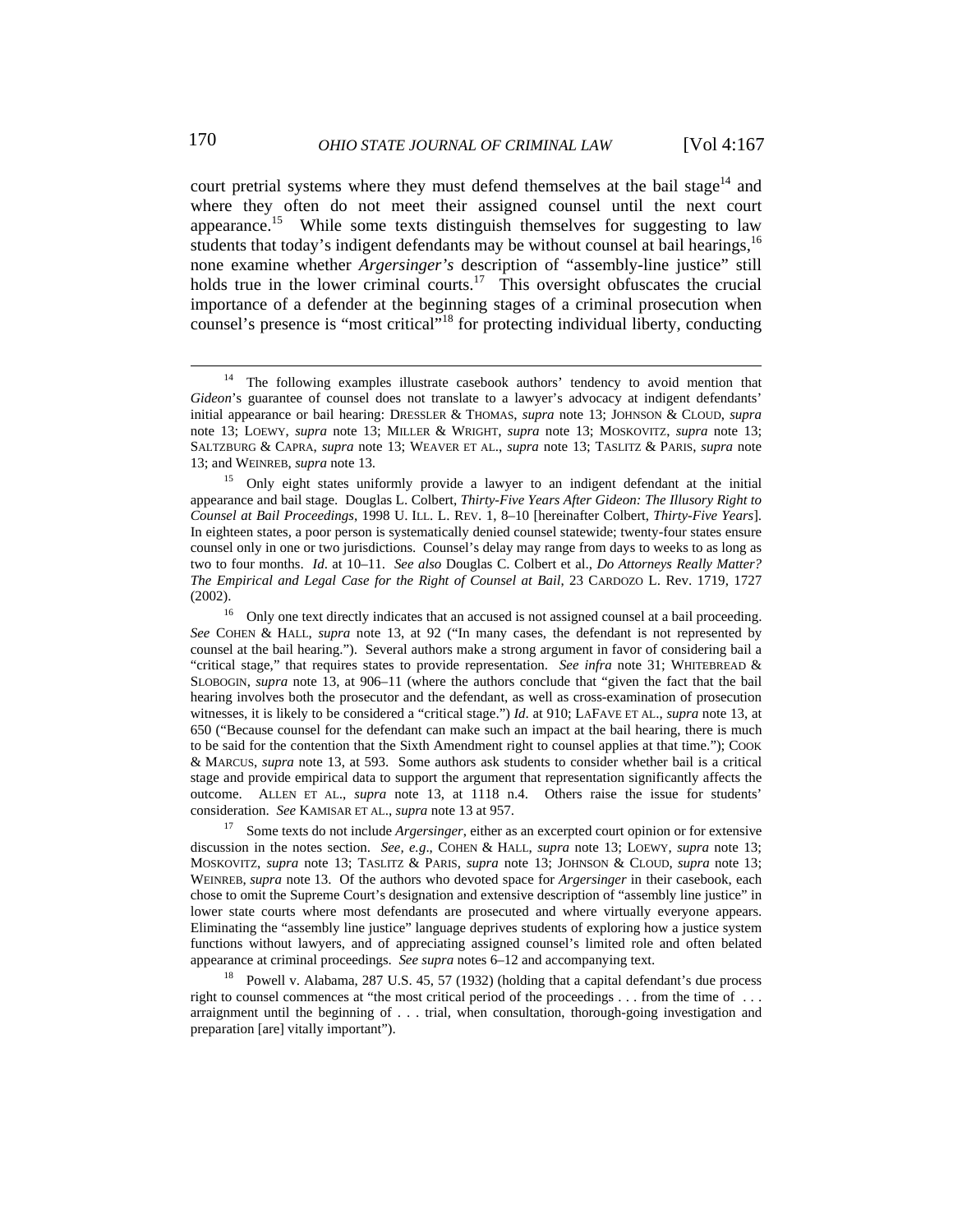a "thorough-going investigation,"19 preparing a defense, evaluating the government's case and otherwise ensuring an accused's right to a fair trial. As discussed below, a lawyer's representation at bail is also essential to shield the unrepresented defendant from speaking and making inculpatory statements that may "reduce the trial itself to a mere formality."<sup>20</sup> Yet textbook authors, and presumably most classroom professors, say very little about the invisibility of defense lawyers when accused indigents first appear in court.

Consequently, when judged against the material they read in the assigned textbook, I am not surprised when upper-level students declare that, after studying criminal procedure, they had a strong impression that all is well in the pretrial system: following arrest, they believe that poor people are represented by a lawyer, that counsel is present to protect individual liberty before trial, and that the judicial system stands ready to correct a glaring gap in representation. Few are told that Chief Justice Burger's optimism in 1972 has neither been matched by state legislatures' generosity in funding appointed counsel nor by state bar associations' call for enhanced representation to indigent defendants. It is only when my students observed actual court proceedings that they became aware of how many defendants did not have a lawyer at a bail hearing and how many met counsel for the first time on the next court date when a misdemeanor trial or felony preliminary hearing would be scheduled.

In brief, while most criminal procedure textbooks dutifully report about the evolution of the right to counsel, they do not elaborate on *Gideon's* irrelevance at the bail stage. Nor do they speak to *Argersinger's* reality in the often chaotic conditions prevailing in states' lower criminal courts. Do criminal procedure textbook authors lose interest in the importance and real meaning of the Sixth Amendment right to counsel for the people entering the criminal justice system? Or do they just assume *Gideon's* promise has been fulfilled? Is this approach indicative of a greater divide between those who teach from those who practice, or from those more familiar with prosecution than criminal defense? Or is the limited Sixth Amendment textbook treatment reflective only of the tough choices an author must make when reviewing reported decisions and choosing material for inclusion?

Whatever the reason, ask a student or practicing lawyer today whether an accused's constitutional right to counsel commences at the bail stage and continues thereafter, and, I predict, most will reply affirmatively. Is this a result of watching too many episodes of *Law and Order* and seeing the accused represented by counsel at New York City bail hearings and thereafter? Perhaps, but I think the problem is more serious. I believe we are missing an important opportunity to tell the full and honest story in our criminal procedure classes about the reality of

 <sup>19</sup> *Id*.

<sup>&</sup>lt;sup>20</sup> Gouveia v. United States, 467 U.S. 180, 189 (1984) (quoting United States v. Wade, 388 U.S. 218, 224 (1967)).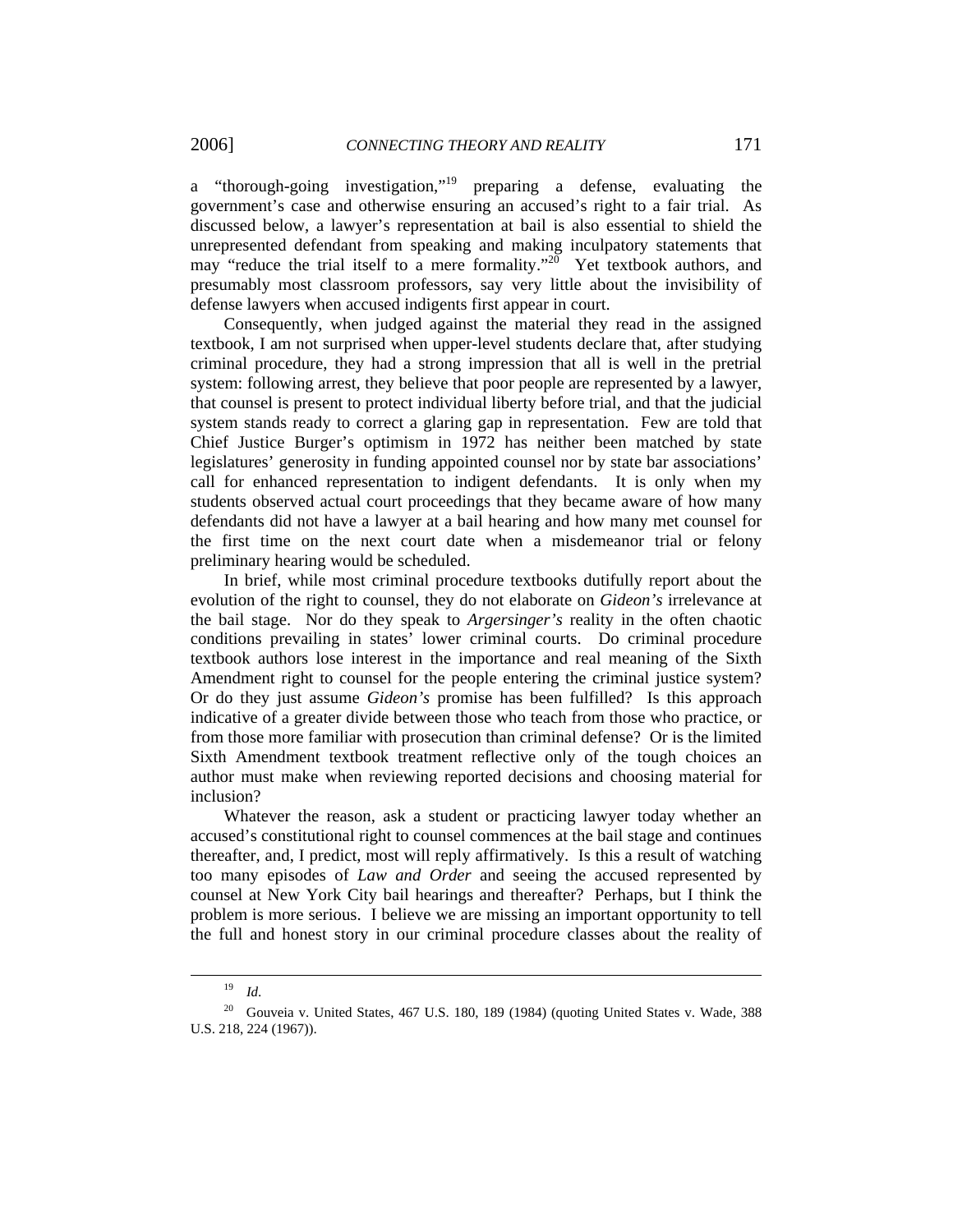counsel's limited guarantee in states' pretrial justice systems. Without exposing students to this information, professors relieve students from the responsibility of wrestling with the apparent inconsistency between indigent defendants' entitlement to counsel at or near trial and lack of accessibility to the constitutional right when personal liberty is immediately at stake and when there is an immediate need to interview witnesses and commence a defense.

In this essay, I provide ample justification for expanding classroom discussion of *Gideon* and *Argersinger* to illustrate why these Supreme Court rulings have failed to guarantee representation at bail proceedings and during the investigation period leading to the next scheduled court proceeding. Indeed, I welcomed the invitation to speak and to publish this piece as an opportunity to place an academic spotlight on this long-overlooked problem of denying counsel to indigent defendants. I hope my article encourages authors who publish casebooks, and professors who teach Criminal Procedure courses, to revisit their teaching material and update students about *Gideon's* and *Argersinger's* realities in local and state courts. For reform to succeed and for the guarantee of counsel to be meaningful to indigent defendants at the front end of the system, I am convinced the academy must do more to provide awareness and appreciation of the unrepresented defendant at bail.

#### I. TEACHING *GIDEON* AND *ARGERSINGER*

Back in the early 1960s when Clarence Earl Gideon was denied a lawyer at his burglary trial, it was not because he fit the profile of a suspected terrorist. The State of Florida was merely following a time-honored tradition. Since the founding of our nation nearly 175 years earlier, states have had no legal duty to assign counsel to a poor person charged with committing a felony crime.<sup>21</sup> Judges had grown accustomed to conducting trials without defense lawyers and seeing accused felons like Gideon stand alone and go through the motions of pretending they were capable of defending themselves against a legally trained and experienced prosecutor. Most everyone knew an uneducated poor person's selfrepresentation had little chance of success, but they chose to remain silent and to maintain the "emperor has no clothes" illusion that justice without counsel was possible.

Appearing before a Florida trial court on a charge of breaking and entering a pool hall and stealing from a cigarette machine, Gideon was typical of many defendants; arrested frequently for non-violent crimes, Gideon had little formal education, supported himself with odd jobs, gambled, drank and often found

 <sup>21</sup> In *Powell v. Alabama*, 287 U.S. 45 (1932), the Supreme Court provided a historical overview of the limited meaning of the right to counsel during colonial and post-revolutionary America; *see also* Betts v. Brady, 316 U.S. 455, 461–65 (1942) .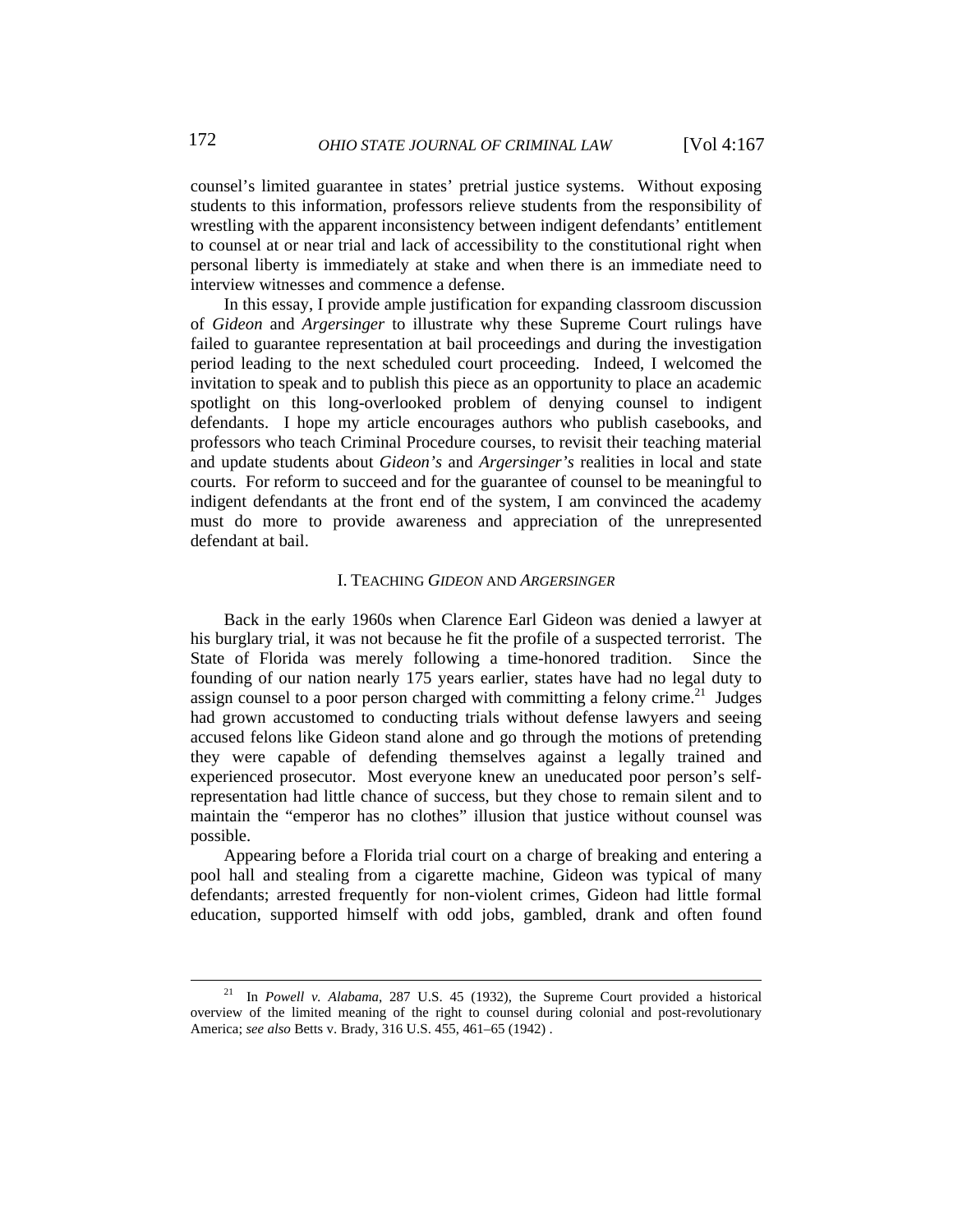himself without money.<sup>22</sup> Thus, Gideon remained incarcerated while awaiting trial because he could not afford bail.<sup>23</sup> Aware of his limited capability to defend himself, Gideon probably surprised the trial judge when he asked for a courtappointed lawyer. "Mr. Gideon, I am sorry," replied the judge, "but I cannot appoint counsel to represent you in this case [u]nder the laws of the State of Florida."<sup>24</sup> The trial judge's ruling was legally sound: in 1942 the Supreme Court had rejected a similar challenge by a Maryland defendant and approved the "usual practice" of denying a trial lawyer to an accused facing a felony charge.<sup>25</sup>

Law professors may find the greatest pleasure in teaching the *Gideon* story by simply referring to the opinion's clear and straightforward language. Speaking for a unanimous Court, Justice Black exposed and rejected the legal fiction of an indigent defendant's ability to self-defend. Declaring that Gideon had done "about as well as could be expected from a layman,"26 Justice Black reminded the nation and legal profession that the justice system's commitment to fairness and impartiality depended on trial counsel's presence. "[E]very defendant stands equal before the law. This noble ideal cannot be realized if the poor man charged with crime has to face his accusers without a lawyer to assist  $\lim_{n \to \infty}$  Incorporating a due process right to counsel analysis that the Court had applied three decades earlier to reverse death sentences against eight defendants in *Powell v. Alabama*,<sup>28</sup> the infamous Scottsboro trial, the *Gideon* Court explained that "even the intelligent and educated layman . . . is incapable . . . [and] lacks the skill and knowledge adequately to prepare his defense . . . [without] the guiding hand of counsel at every step in the proceedings against him."<sup>29</sup> Prosecuting Gideon on felony

 $22$  Anthony Lewis described Gideon "as a fifty-one year old white man who had been in and out of prisons much of his life . . . [but] [h]e had never been a professional criminal or man of violence." LEWIS, *supra* note 3, at 5. Growing up during the depression, Gideon had an eighth grade education, had difficulty holding onto a steady job and often relied on public assistance. *Id*. at 66–69, 72–74.

<sup>&</sup>lt;sup>23</sup> Today nearly 475,000 incarcerated detainees await trial in state criminal court. Most remain in jail because they cannot post bail. PAIGE M. HARRISON & ALLEN J. BECK, BUREAU OF JUSTICE STATISTICS, U.S. DEP'T OF JUSTICE, PRISON AND JAIL INMATES AT MIDYEAR 2005 (2006) (indicating that 62% of the 747,000 people incarcerated in local jails are awaiting trial). *See* International Center for Prison Studies website, *available at* http://www.prisonstudies.org/.

<sup>24</sup> Gideon v. Wainwright, 372 U.S. 335, 337 (1964).

<sup>&</sup>lt;sup>25</sup> Betts v. Brady, 316 U.S. at 472 (rejecting a Sixth and Fourteenth Amendment right to counsel in felony cases); *see also* Douglas Colbert, *Coming Soon to a Court Near You—Convicting the Unrepresented at the Bail Stage: An Autopsy of a State High Court's Sua Sponte Rejection of Indigent Defendants' Right to Counsel*, 36 SETON HALL L. REV. 653, 705–06 (2006) [hereinafter Colbert, *Coming Soon to a Court*].

<sup>&</sup>lt;sup>26</sup> 372 U.S. at 337.

<sup>27</sup> *Id.* at 344.

 $28$  287 U.S. 45 (1932).

<sup>29</sup> *Gideon*, 372 U.S. at 345 (citing Justice Sutherland's majority ruling in *Powell*, 287 U.S. at 68–69).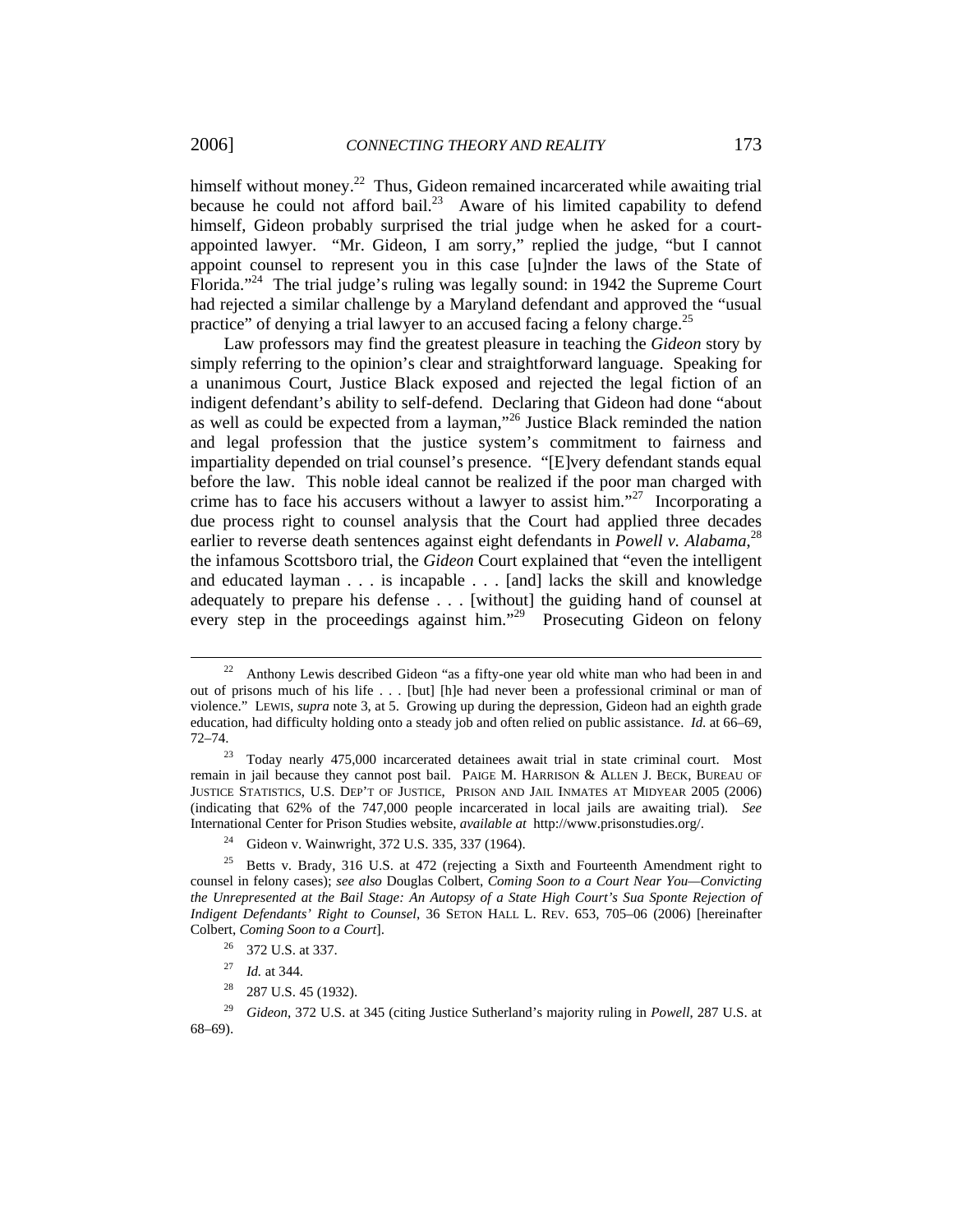charges without providing counsel violated his Sixth and Fourteenth Amendment rights, declared the Court.

More recently, the Gideon focus has shifted from the threshold issue of whether an accused is entitled to a defender to whether a defendant's right to "effective assistance"<sup>30</sup> can be reconciled with assigned counsel's high caseload, limited resources and lack of preparedness. Viewed from this perspective, *Gideon* may seem neither spectacular nor remarkable. But no one should underestimate what an exceptional case *Gideon* makes for classroom teaching nor minimize its significance and potential application for applying a similar approach to remedy today's problem of lawyers' absence from bail proceedings. At the time when *Gideon* was decided, the Supreme Court did the unthinkable. It mandated states to develop an indigent defense system that had not existed previously, one that would guarantee legal representation to indigent defendants in felony cases and subsequently, in misdemeanors and at critical pretrial stages, $31$  too. Henceforth, said Justice Black, "[a]ny person haled into court, who is too poor to hire a lawyer" must be guaranteed trial counsel to "be assured a fair trial."<sup>32</sup> Fairness, said the unanimous Court, was the touchstone for considering "lawyers in criminal courts . .. necessities, not luxuries."<sup>33</sup> Ensuring every accused had an advocate was essential "to achieve a fair system of justice."<sup>34</sup> Justice Black answered those who complained that the states' expenses would be too great when he highlighted a distinguishing feature of our legal system: "[t]he right of one charged with crime to

<sup>34</sup> *Id.*

<sup>&</sup>lt;sup>30</sup> Strickland v. Washington, 466 U.S. 668 (1984) (creating a constitutional standard to assess whether an attorney provided effective representation). *See, e.g.*, Kyong M. Lee, *Reinventing* Gideon v. Wainwright: *Holistic Defenders, Indigent Defendants and the Right to Counsel*, 31 AM. J. CRIM. L. 367, 373–79 (2004); Dennis E. Curtis & Judith Resnik, *Briefing Criminal Defense Lawyers*, 70 FORDHAM L. REV. 1615, 1620 (2002); Richard Klein, *The Emperor Gideon Has No Clothes: The Empty Promise of the Constitutional Right to Effective Assistance of Counsel*, 13 HASTINGS CONST. L.Q. 625 (1986); State v. Peart, 621 So. 2d 780 (La. 1993) (holding the New Orleans public defender system unconstitutional because of defenders' unreasonably high caseloads).

<sup>31</sup> The *Gideon* Supreme Court held that the right to counsel was "so fundamental and essential to a fair trial, and so, to due process of law, that it is made obligatory [on] the States." 372 U.S. at 340. Several years later in *United States v. Wade*, 388 U.S. 218, 235 (1967), the Supreme Court defined a critical stage as a pretrial confrontation in which counsel's presence was necessary to protect a defendant from evidence that could "determine the accused's fate" at trial. The Court's two-prong analysis required a showing that the pretrial confrontation posed a risk of "potential substantial prejudice to [the] defendant's rights," and that counsel's presence could "help avoid that prejudice." *Id.* at 227. Thereafter in *Kirby v. Illinois*, 406 U.S. 682, 689 (1972), the Court modified its Sixth Amendment analysis to require the "initiation of adversary judicial criminal proceedings," such as the filing of charges and a trial-like confrontation where the unrepresented accused "finds himself faced with the prosecutorial forces of organized society, and immersed in the intricacies of substantive and procedural criminal law."

<sup>32</sup> *Gideon*, 372 U.S. at 344.

<sup>33</sup> *Id*.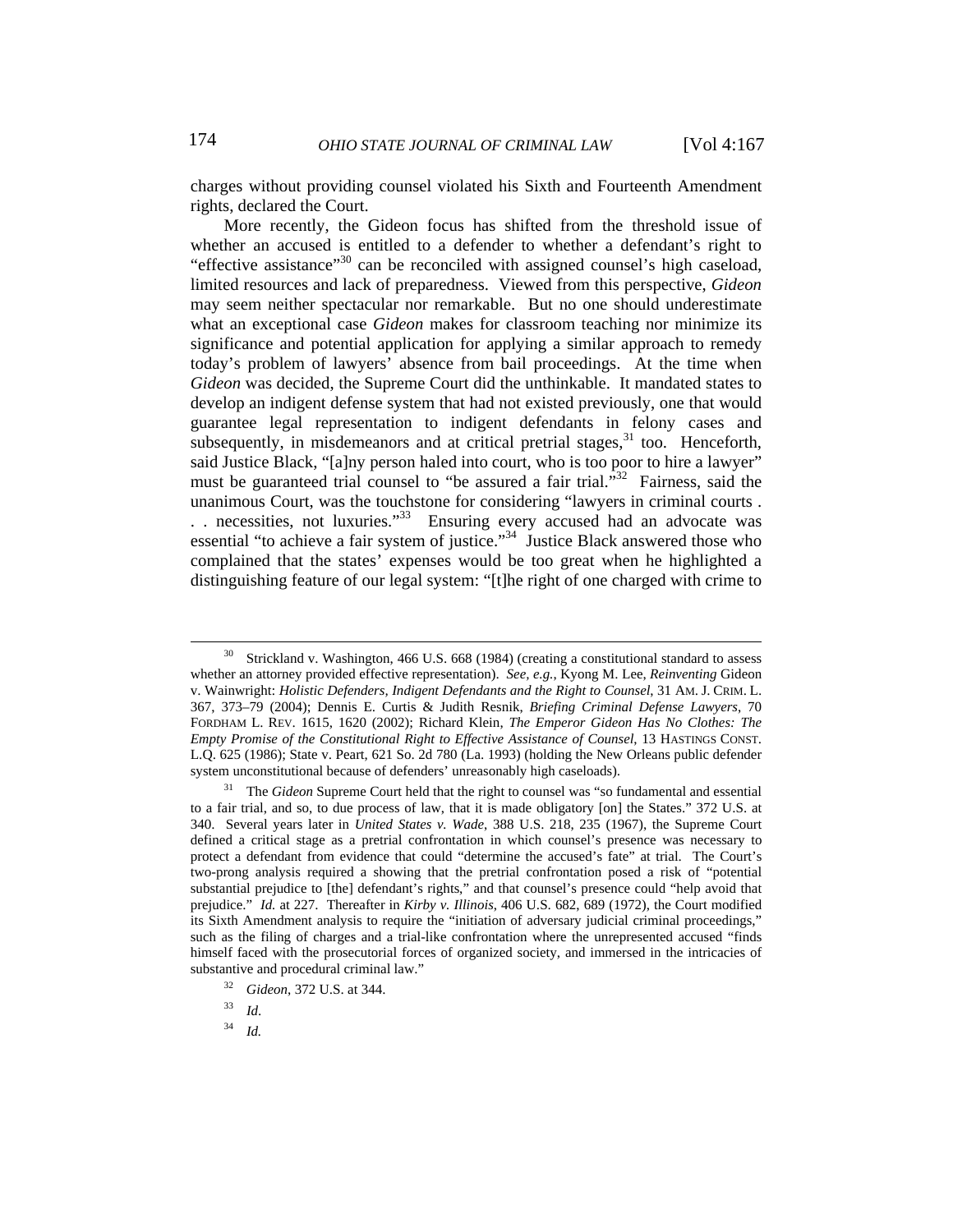counsel may not be deemed fundamental and essential to fair trials in some countries, but it is in ours."35

*Gideon* tells a remarkable story about the lawyer's role in advancing what was presumably a hopeless cause: the then radical notion that states had a constitutional obligation to ensure that every poor person received "the aid of counsel."<sup>36</sup> The volunteer, *pro bono* efforts of private attorneys Abe Fortas and Abe Krash, partners in one of Washington D.C.'s prestigious law firms, gave substance to what Chief Justice Burger meant when he placed hope that the "dynamics of the profession" would answer the judicial call to defend the unrepresented. Similar actions and responses by leading members of the private bar may be the blueprint now needed to move the profession to fulfill the commitment to *Gideon's* first principle of representation: once government initiates a criminal prosecution, lawyers must be considered "necessities, not luxuries" at the bail stage in order to "achieve a fair system of justice."

#### II. *ARGERSINGER V. HAMLIN*

Almost a decade later, *Gideon's* accomplishment allowed the Supreme Court to add *Argersinger's* important chapter on "assembly line justice" in the lower misdemeanor courts to the evolving right to counsel story. It was surely an account worth telling thirty five years ago and today's version is no less compelling.

While generalities are always difficult, a walk inside a local courtroom today, particularly in an urban or high volume court setting, reveals a system still operating on *Argersinger's* "rush, rush" and "let's make a deal" principle. Perhaps criminal courts do not operate quite as fast as the way the justice system functioned back then, but the speed and depersonalization in which courts process people's cases is much closer to the assembly line than to the individualized model one might have anticipated. Assigned defenders are few, and indigent defendants are many. Defenders can be heard calling names of unknown and previously unseen, soon-to-be clients. The more fortunate indigent defendant answers and listens to the assigned defender's usually well-meaning yet hasty conversation with the puzzled look of a customer wondering whether to believe a sales person's advice. Defendants without a lawyer prepare to ask for postponement or to request counsel. A lone prosecutor, or perhaps a second colleague also responsible for that day's docket, assumes a clerk-like role in recording the proceedings and sorting defendants into common categories for possible dispositions. The prosecutor and presiding judge work together and share an "almost total preoccupation . . . with the movement of cases."<sup>37</sup> They find it efficient to group defendants, dismissing

 <sup>35</sup> *Id.*

<sup>36</sup> *Id.* at 343. In *Betts v. Brady*, 316 U.S. 455 (1942), the Supreme Court rejected virtually the identical right to counsel argument.

<sup>37</sup> *Argersinger*, 407 U.S. at 34.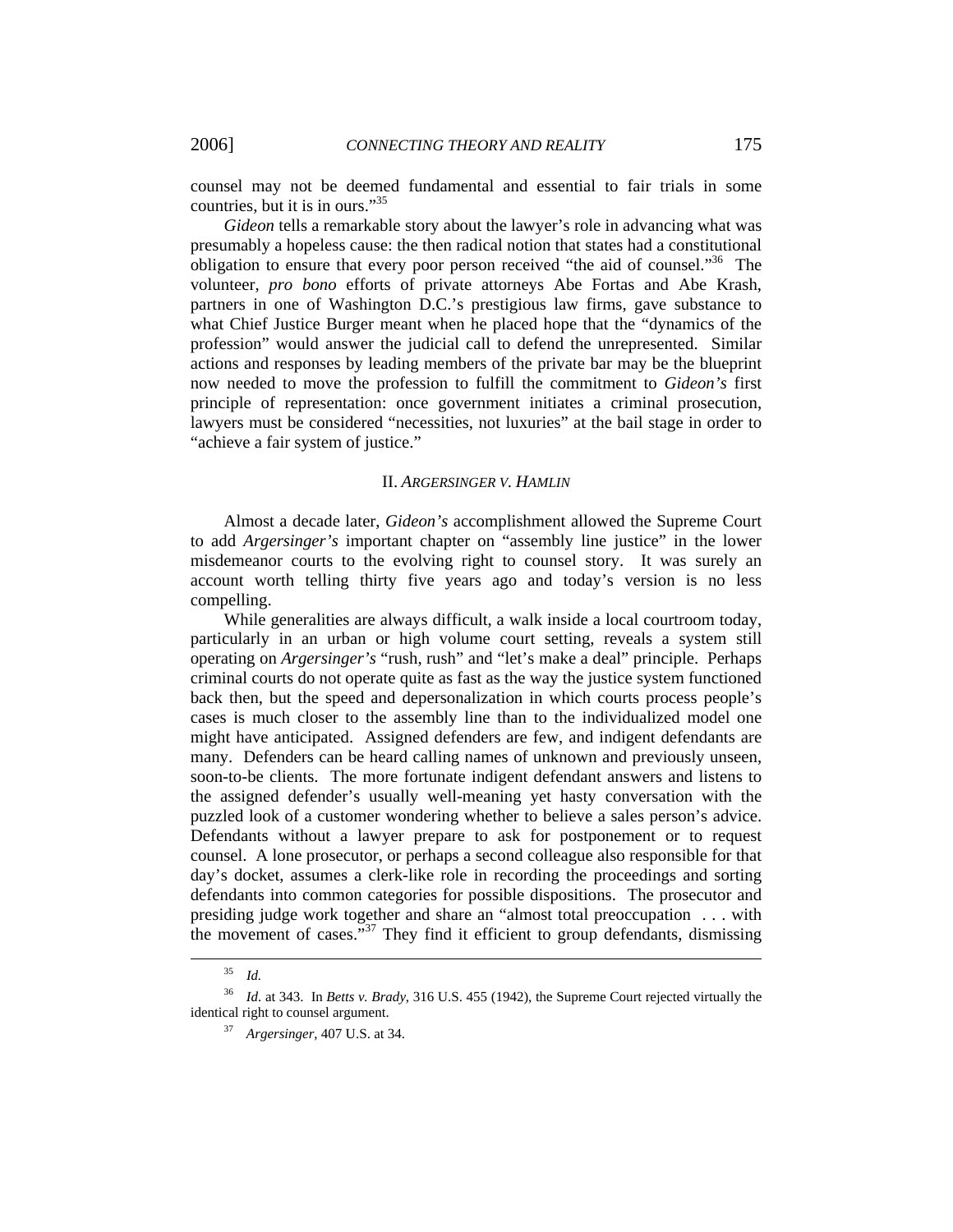some cases, taking a group plea for others on a minor nuisance charge, and accepting community service in lieu of full prosecution.

I assign students to witness these courtroom proceedings and to submit a reflection paper. Most find it an eye-opening experience. Invariably, students comment upon the rapid pace in which the judge and prosecutor move a court docket. It is so different from what they see on television and so much closer to their reading of *Argersinger's* description of the lower court's operation. I also ask students to observe bail hearings. They are startled to see individual detainees speak for themselves and without a lawyer. Students wonder how a judge is able to render a fair decision when the accused remains in jail and appears on a television broadcast.<sup>38</sup> Others report that accused defendants, overwhelmingly African American, were transported to court but were brought before the judge in chains and handcuffs.<sup>39</sup> In class, students engage in lively discussion about their courtroom observations. The hands-on experience provides the most useful learning vehicle for teaching the importance of reading and carefully scrutinizing a court opinion.

Had *Gideon* and *Argersinger* succeeded in providing indigent defendants with access to counsel at their initial court appearance and during the pretrial stage, criminal procedure authors would have succeeded in covering the baseline material. As the next section explains, however, *Gideon* and *Argersinger* have not significantly altered the picture one is accustomed to witnessing in state courts. Many indigent defendants still stand alone and argue for pretrial release without legal representation—a situation reminiscent of past days when counsel was regarded as extraneous and non-essential to protecting an accused's liberty at judicial criminal proceedings.

#### III. RIGHT TO COUNSEL AT BAIL

As a law student, I studied *Gideon* and *Argersinger*. When I accepted my first job as a criminal defense lawyer with the New York City Legal Aid Society, I thanked my professors for preparing me to practice law and reminding me of the lawyer's potential for making a difference in people's lives. In the classroom, professors inspired students by bringing their attention to existing practices that they thought were ripe for challenge. Some even argued cases themselves that they thought would advance protection of constitutional rights for all. Many of my

 <sup>38</sup> *See, e.g.*, Anne Bowen Poulin, *Criminal Justice and Videoconferencing Technology: The Remote Defendant*, 78 TUL. L. REV. 1089, 1114–19 (2004) (discussing courts' use of videoconferencing technology to bring criminal defendants to court without carefully evaluating the

impact of that practice on the quality of justice). 39 When I first arrived in Baltimore in 1994, city defendants appeared chained and handcuffed to one another; now they remain in jail and are among groups of twenty detainees who view court proceedings from the "bail room." Fifteen minutes away, Baltimore County detainees continue to remain handcuffed and chained to one another when appearing without counsel at the bail review hearing.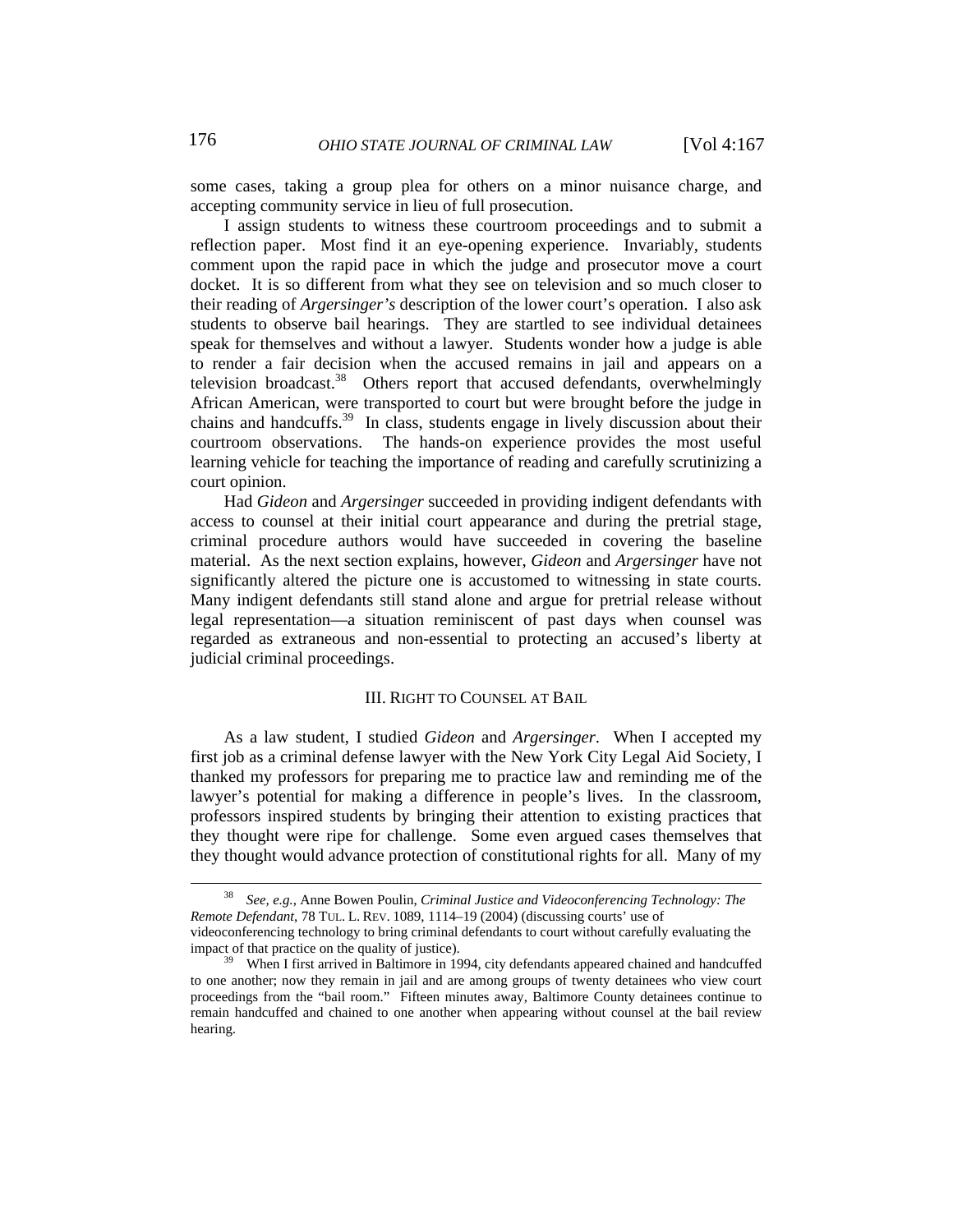Legal Aid colleagues shared this attitude of wanting to contribute toward making equal justice a reality. As defenders of the poor, we found many opportunities to test our legal theory of the meaning of effective representation from the moment we began advocacy at our client's initial appearance. Whatever else may be said about New York City's busy lower criminal court system, an accused could always count on legal aid representation at a bail hearing.

Consequently, when I arrived in Maryland in 1994 after many years of city practice, I assumed that poor people everywhere in the United States were represented by counsel when they first appeared in court before a judicial officer. I soon learned that my Saul Steinberg-like view of the country was dead wrong.<sup>40</sup> When my students and I visited Baltimore city and other Maryland counties' initial Commissioner bail hearing that was conducted at a jail or police precinct, we never saw a lawyer present to advocate for an accused's release. Nor was a defender usually there to represent indigent defendants at the subsequent bail review hearing. $41$ 

I was determined to discover whether Maryland represented the norm or was an aberration, so I began looking at other state systems. I mailed surveys to the fifty states and to individual counties and defenders' offices.<sup>42</sup> Reviewing the responses, I soon realized it was the rare state and locality that guaranteed counsel uniformly within its borders. Like other well-kept secrets, indigent defendants already knew the rule that the legal profession refused to acknowledge: do not expect a lawyer present when first appearing before a judicial officer at a bail hearing. Prepare to defend yourself.

As a courtroom observer, I found myself cringing at defendants' attempt to self-represent. Many would not have received Clarence Earl Gideon's "passing" grade after deciding to speak in an effort to gain pretrial release; they rarely succeeded in reducing bail. Even more seriously, their effort to regain liberty sometimes resulted in making an inculpatory statement that prosecutors could use to secure a conviction.

### IV. *FENNER V. STATE*<sup>43</sup>

The Maryland Court of Appeals' recent ruling in *Fenner v. State* adds another dimension to the significant consequences indigent defendants face when they are

Artist Saul Steinberg's drawing *View of the World from 9<sup>th</sup> Avenue* shows a distorted view in which New York City occupies most of the country.

<sup>&</sup>lt;sup>41</sup> In Maryland's two-prong system, arrestees first appear before a District Court commissioner who makes the initial pretrial release determination. MD. R. 4-213. At commissioner hearings, indigent defendants are not represented by counsel. Thereafter, detainees who remain incarcerated appear in court or at a televised video bail review hearing; in most counties, a defender is not present.

<sup>42</sup>Colbert, *Thirty-Five Years*, *supra* note 15, at 53–58.

<sup>43 846</sup> A.2d 1020 (Md. 2004).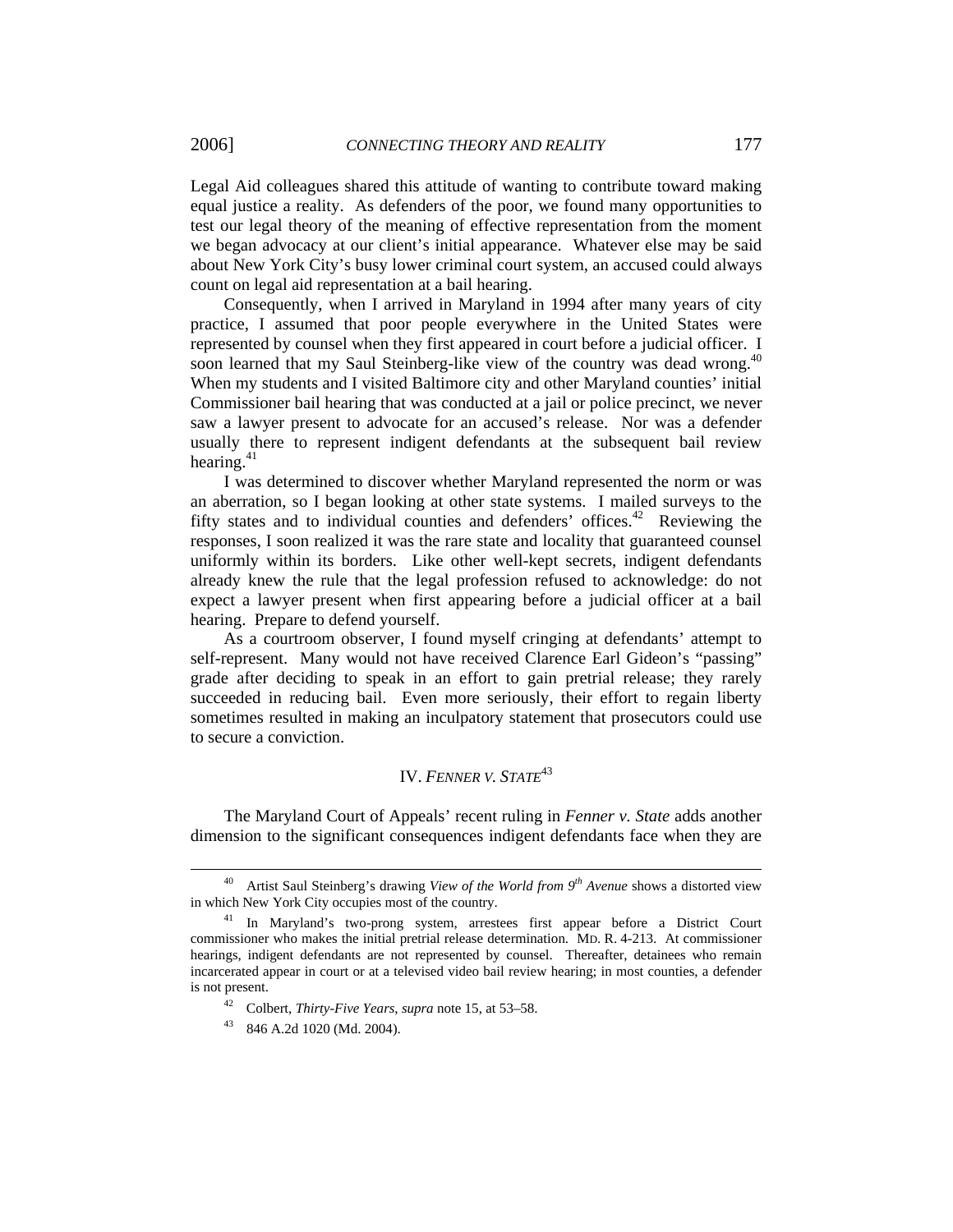denied counsel at the bail stage. Left alone to speak, the unrepresented indigent defendant's attempt to regain liberty may result in uttering a statement that a prosecutor uses as evidence at trial.

In *Fenner*, the presiding bail review judge asked the unrepresented defendant, "Is there anything you'd like to tell me about yourself, sir?"<sup>44</sup> During his rambling reply, Mr. Fenner attempted to convince the judge that the \$150,000 bail previously set was meant for a major drug dealer, not for a user like himself who was charged with a fifty dollar transaction and who sold to support an addiction. "I'm not denying what happened," Fenner volunteered, prompting the judge to interrupt and offer the belated advice that he needed to speak to a lawyer and should say no more.<sup>45</sup> Fenner's words would prove extremely costly. They likely were the decisive evidence that convinced a jury to convict and a judge to impose a twenty-year jail sentence.<sup>46</sup>

The Maryland Court of Appeals ruling was the first time a state court of last resort ruled that indigent defendants' constitutional right to counsel does not include representation at bail. Other states likely will face similar issues of admissibility as prosecutors realize *Fenner's* potential for gathering additional evidence against an unrepresented accused. Based on the Maryland high court's ruling, an able prosecutor would be wise to examine the transcript of a bail proceeding to determine whether the defendant's self-representation resulted in inculpatory or impeachment evidence. Prosecutors also may choose to actively participate at bail proceedings. They may ask the presiding judge to make a *Fenner*-inquiry to an unsuspecting and overmatched defendant, or in certain situations, the prosecutor may decide to speak and provoke a response from an unrepresented defendant. In sum, *Fenner's* rejection of counsel's mandatory presence at bail provides the prosecution with the capability to transform the bail hearing into an evidence gathering proceeding against accused indigent defendants.

*Fenner* should be included in criminal procedure textbooks. Faculty-led class discussions will allow students and soon-to-be attorneys to appreciate the similarities between *Fenner* and the pre-*Gideon* courtroom procedures and to recognize the drastic consequences to unrepresented criminal defendants who decide to speak at the bail hearing to gain a bail reduction or pretrial release.

As the following section reveals, most textbook authors have not yet connected the absence of counsel at bail to the pre-*Gideon* or pre-*Argersinger*  centuries-old period. Nor have many highlighted that lawyers make a substantial

 <sup>44</sup> *Id*. at 1023.

<sup>45</sup> *Id*. at 1023–24. The judge replied: "Sir, you need to have a lawyer just as soon as you can." *Id.*

<sup>46</sup> Colbert, *Coming Soon to a Court*, *supra* note 25, at 653–54, 669–73 (arguing that aside from the defendant's statement, the evidence of guilt was not overwhelming).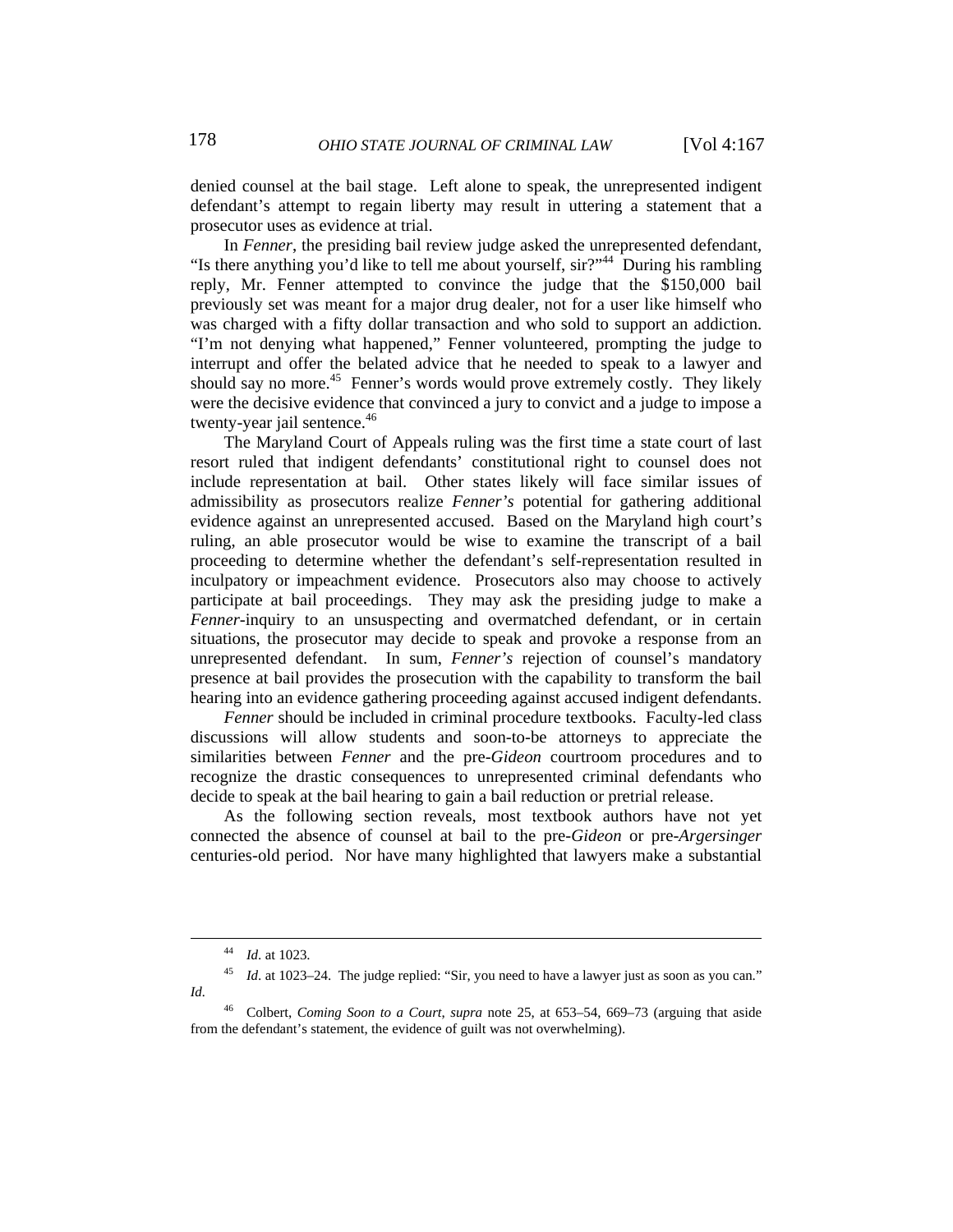difference when advocating for pretrial release<sup>47</sup> for the individual defendant whose liberty before trial is at stake.

#### V. CRIMINAL PROCEDURE CASEBOOKS

Before reviewing colleagues' treatment of the right to counsel at bail and during pretrial proceedings in their criminal procedure casebooks, I must make several admissions and disclaimers. First, I have never authored a law textbook of any kind. I can only imagine the difficult editing choices that must be made. Second, I have general admiration and respect for those who do publish. They make it possible for us to succeed at teaching challenging course material. Third, I am concentrating only on a single aspect of covered material, indigents' right to counsel, in an entire course. Every book I examined had many plusses in their coverage of other important criminal procedure issues. Fourth, while I am very choosy in assigning the "best" book for students, especially for a large class like criminal procedure, I also recognize the imperfect selection process. Because of my interest in authors' treatment of indigents' right to counsel, I proceeded by closely examining their choice of reported cases and the selection of excerpted language and reading material following a main case. Having entered the academy after years of practice as a legal aid lawyer, I sought to measure the balance between theory and reality in authors' treatment of indigent defendants' right to counsel.

I reached several conclusions. First, most criminal procedure texts are heavily weighted toward covering the Fourth and Fifth Amendments.<sup>48</sup> When I ask law students what they learned in the course, few mention that they studied the Sixth Amendment right to counsel in depth or at all. Judging from criminal procedure

It is the rare casebook that cites and explains the significant difference legal representation meant for people accused of non-violent crimes. Only two texts cite an empirical study conducted in Baltimore showing that judicial officers released represented defendants on recognizance 2.5 times more frequently than similarly-situated defendants who had no lawyer. In addition, the study revealed that judicial officers reduced bail to an affordable amount for a second group of represented defendants 2.5 times as often as they did for a similarly-situated group of unrepresented defendants. *See* COHEN & HALL, *supra* note 13, at 93; ALLEN ET AL., *supra* note 13, at 1118 n.4. Keeping in mind that roughly nine out of ten people arrested are charged with non-violent misdemeanor offenses prosecuted in states' lower criminal courts, the Baltimore Lawyers at Bail strongly supports the policy justifications for states' investing in early representation.

Some authors clearly intended that their casebooks would focus on police practices and selected search and seizure and confession case material that comprised the bulk of their texts. *See*, *e.g.*, COOK & MARCUS, *supra* note 13 (about 75% of text concentrated on the Fourth and Fifth Amendments and significant attention was given to the right to counsel, too); JOHNSON & CLOUD, *supra* note 13 (about 65%); LOEWY, *supra* note 13 (about 70%); TASLITZ & PARIS, *supra* note 13 (about 85%). More typically, authors devoted a substantial portion of their texts—roughly one third to one half—to the Fourth and Fifth Amendments. *See*, *e.g.*, ALLEN ET AL., *supra* note 13 (about 40%); SALTZBURG, *supra* note 13 (about 45%); MILLER & WRIGHT, *supra* note 13 (about 40%); MOSKOVITZ, *supra* note 13 (about 40%); WHITEBREAD & SLOBOGIN, *supra* note 13 (43%); KAMISAR ET AL., *supra* note 13 (30%); WEAVER ET AL., *supra* note 13 (about 33%).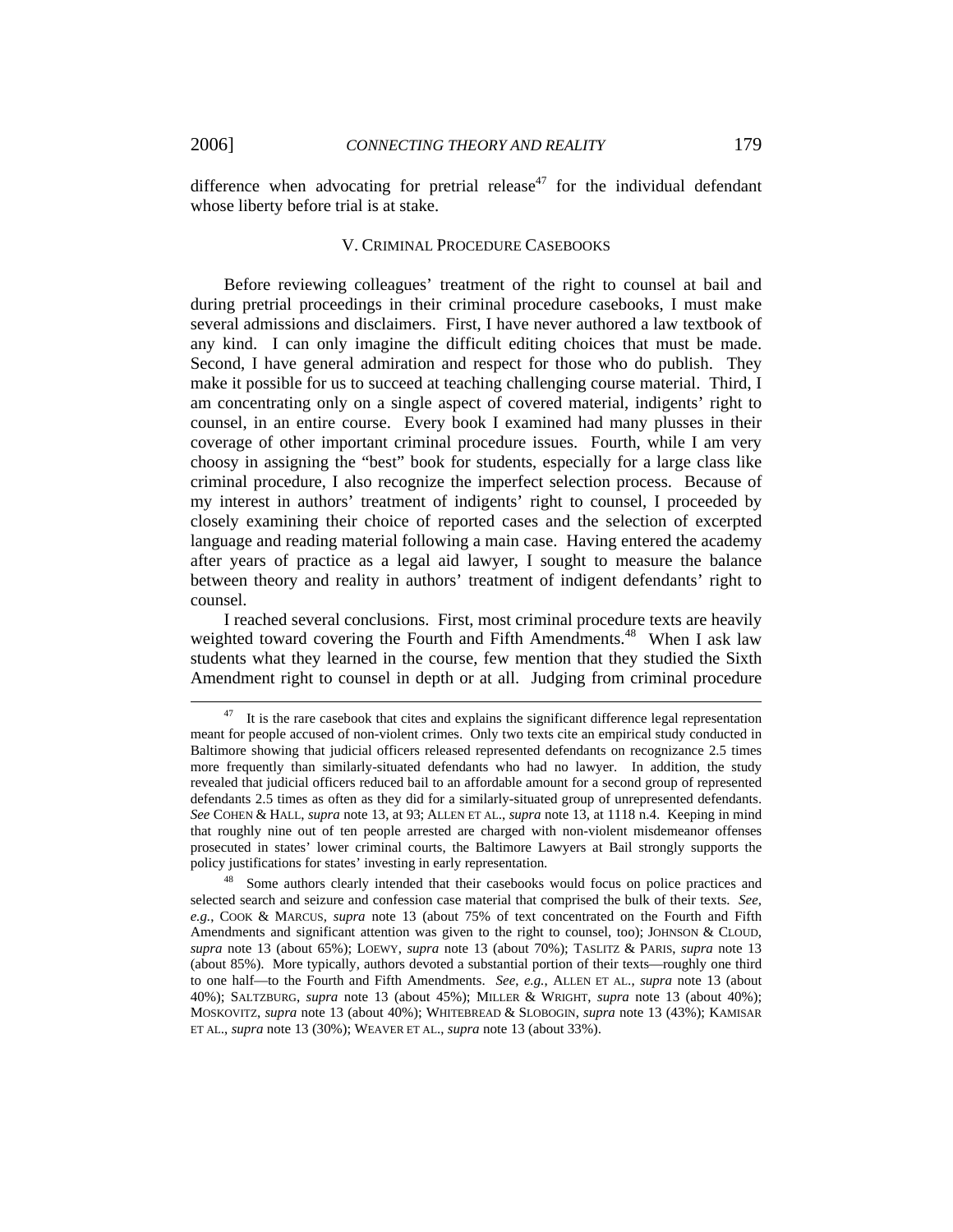textbooks, this comes as no surprise. Most authors concentrate on including Fourth and Fifth Amendment Supreme Court rulings that illustrate the evolving balance between individual rights and law enforcement interests. Unquestionably these discussions are fascinating and important for today's students to understand the judiciary's usual deference to police action and issues related to racial profiling and interrogation practices. Yet, considering how predictable the legal challenges are to a police search or interrogation—judges invariably reject defendants' suppression motions—authors should revisit the extensive coverage they afford search and seizure and interrogation issues, particularly when these choices limit students from appreciating the under-attended Sixth Amendment right to counsel and the reality of indigent defendants' self-representation

Second, most authors give little attention to indigent defendants' right to counsel. Though virtually every textbook includes an excerpted *Gideon*, the common ground ends there. On one end of the spectrum, there are authors who do a splendid job introducing students to the evolution of counsel from *Powell* to  $Gideon$  and  $Argersinger$ ,<sup> $\overline{49}$ </sup> and who reference the continuing crisis in indigent defense representation.<sup>50</sup> At the other extreme are the more frequent casebooks that swiftly conclude the right to counsel analysis with a cursory review of *Argersinger*<sup>51</sup> and never consider whether assembly line justice is still the norm in defenders' practice in the lower criminal courts.<sup>52</sup> Authors turn instead to other Sixth Amendment issues, such as the distinction between an accused's right to counsel when sentenced to jail or to the growing case law interpreting the "effective assistance" of counsel standard. Considering that indigent defendants comprise 75–85% of criminal prosecutions, I found it perplexing that criminal procedure texts failed to highlight the widespread denial of accused indigents' most important right, the guarantee of a lawyer to defend and to advocate from the moment adversarial proceedings commence.<sup>53</sup> I thought about how professors

 <sup>49</sup> *See, e.g.*, COOK & MARCUS, *supra* note 13, at 479–510 (extensive *Betts-Gideon-Argersinger* case analysis); DRESSLER & THOMAS, *supra* note 13, at 1–14 (commences casebook by introducing students to *Powell*, *Scottsboro* and *Gideon*).

<sup>50</sup> *See, e.g.*, ALLEN ET AL., *supra* note 13, at 163–67 nn.5–9 (representation of indigents); DRESSLER & THOMAS, *supra* note 13, at 916–21, 928–37 (excerpted articles dealing with indigent defense); MILLER & WRIGHT, *supra* note 13, at 730–57 (broad analysis of indigent defense systems); WEAVER ET AL., *supra* note 13, at 51–52 (indigent defense).

<sup>51</sup> *See supra* note 17.

<sup>52</sup>COHEN & HALL, *supra* note 13; LOEWY, *supra* note 13; MOSKOVITZ, *supra* note 13; TASLITZ & PARIS, *supra* note 13;JOHNSON & CLOUD, *supra* note 13; WEINREB, *supra* note 13.

<sup>53</sup> *See* KAMISAR ET AL., *supra* note 13, at 24–25 (indicating that four out of five defendants in the nation's largest seventy-five counties were represented by appointed counsel). Many texts devote a single page or note to describe the under-resourced defender's office, s*ee, e.g.*, ALLEN ET AL., *supra* note 13, at 163–65, and focus instead on ineffective assistance. Occasionally, when describing the post-arrest process, a text introduces students to the criminal justice system through the well-to-do defendant who calls a private lawyer rather than through the MORE common experience of the poor person who, if lucky, will find a public defender, a stranger, present at the initial appearance. WEAVER ET AL., *supra* note 13, at 727. ("Invariably the first communication that defense counsel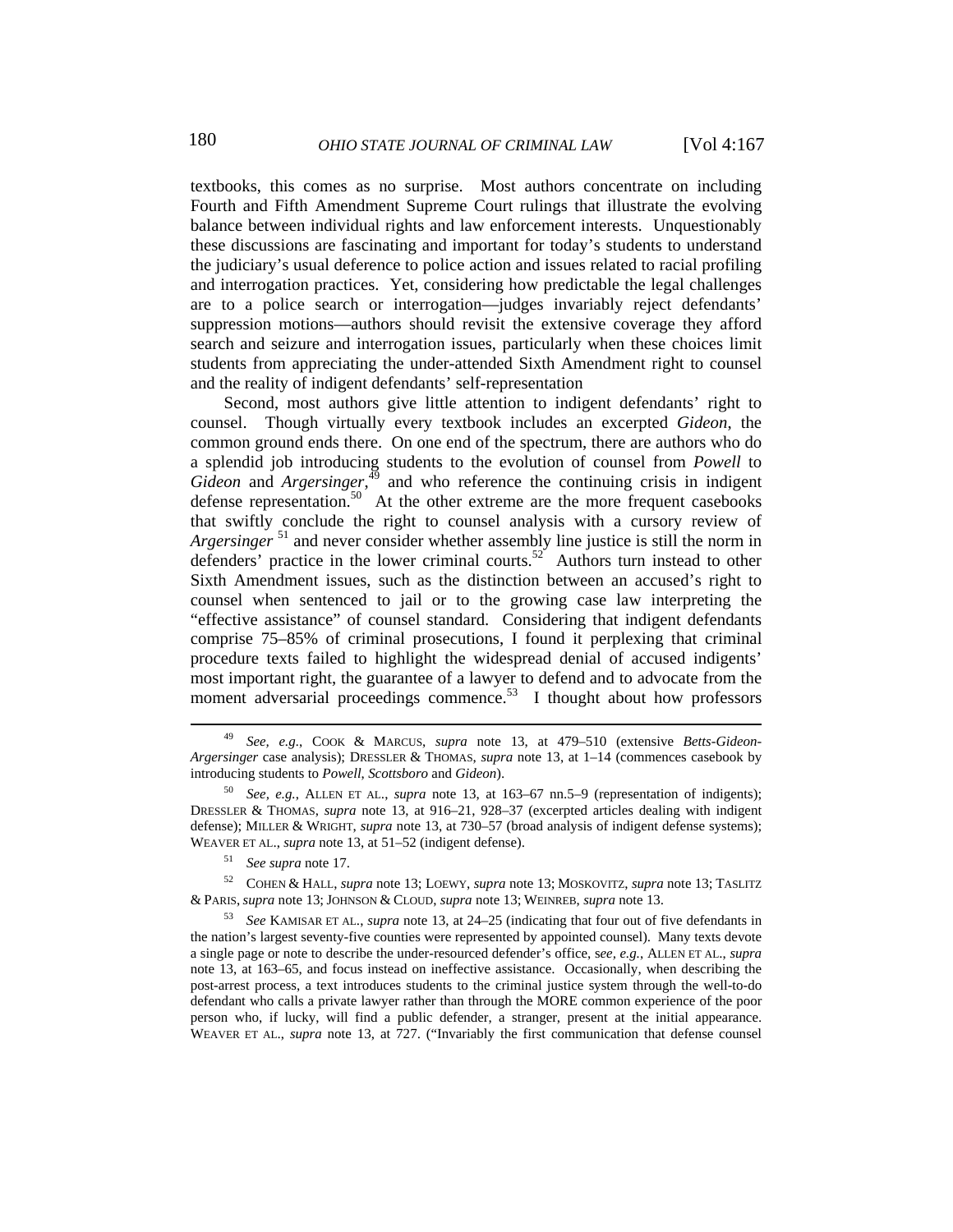would respond if asked to evaluate another country's justice system that denied counsel to an accused at the outset of a prosecution.

Third and most important, not a single text informs students of the hard truth: most poor people have no lawyer when first appearing in court or at bail proceedings. Few students are informed it is the rare state and locality where counsel is actually present; nor are they told that many detainees, who are disproportionately people of color, remain incarcerated for lengthy periods before seeing their counsel. In contrast, some texts portray the pretrial process in such a way that the reader could infer that accused indigents are represented at the initial stage. $54$ 

On the brighter side, several authors do an exceptionally good job explaining the Supreme Court's constitutional critical stage analysis and suggesting that bail ought to be considered such a proceeding where states must provide counsel.<sup>55</sup> They make a compelling argument for indigent defendants' right to counsel at bail and provide the more adventurous and curious student a basis for examining the issue further. More common, however, are authors who devote a small section of their casebook to explain the critical stage analysis and who make no effort to apply the analysis to bail. $56$ 

#### VI. CONCLUSION

I applaud law professors who present rulings like *Powell* and *Gideon* and *Argersinger* as a centerpiece of their criminal procedure course. Doing so provides

 $\overline{a}$ 

receives about a case is a telephone call from a defendant or the defendant's friends or relatives stating that the defendant has been arrested and wants to be immediately released on bail.").

<sup>54</sup> Sometimes authors provide an overview of the criminal process and indicate that defendants are brought before a court and informed about the right to counsel without clearly stating that they must self-represent at this stage. COOK & MARCUS, *supra* note 16, at 4; KAMISAR ET AL., *supra* note 16, at 13 ("at least where defendant is not accompanied by counsel, the magistrate will inform of the right to be represented by counsel and if indigent, the right to court-appointed counsel"). Authors also may inadvertently give the impression that counsel is present at bail hearings nationally. *See, e.g.*, DRESSLER & THOMAS, *supra* note 13, at 903–05 (authors mention large cities' arraignment courts that operate 24/7 and then include a New York City attorney's description of his representation of indigent defendants at bail); ALLEN ET AL., *supra* note 13, at 56 (describing an indigent defendant's frustration in not gaining an attorney of choice may suggest he already had an attorney); TASLITZ & PARIS, *supra* note 13, at 50 (explaining the criminal process where a defendant is arrested and appears at arraignment where "he will enjoy certain important rights, such as the right to counsel. If the defendant is indigent, a public defender or private appointed counsel may be assigned to represent him." This may suggest legal representation is immediately available at the bail hearing.).

<sup>55</sup> *See supra* note 16.

<sup>56</sup> Others are very skimpy. *See* KAMISAR ET AL., *supra* note 13, at 95–96; TASLITZ & PARIS, *supra* note 13, at 805 nn.1–2); WEAVER ET AL., *supra* note 13, at 539–52 (lineups only; devotes one note to discussion); MILLER & WRIGHT, *supra* note 13 (short note on page 693–94 dealing with interrogation); ALLEN ET AL., *supra* note 13, at 167–68; SALTZBURG & CAPRA, *supra* note 13, at 852– 54; LOEWY, *supra* note 13, at 613–61 (statements only).